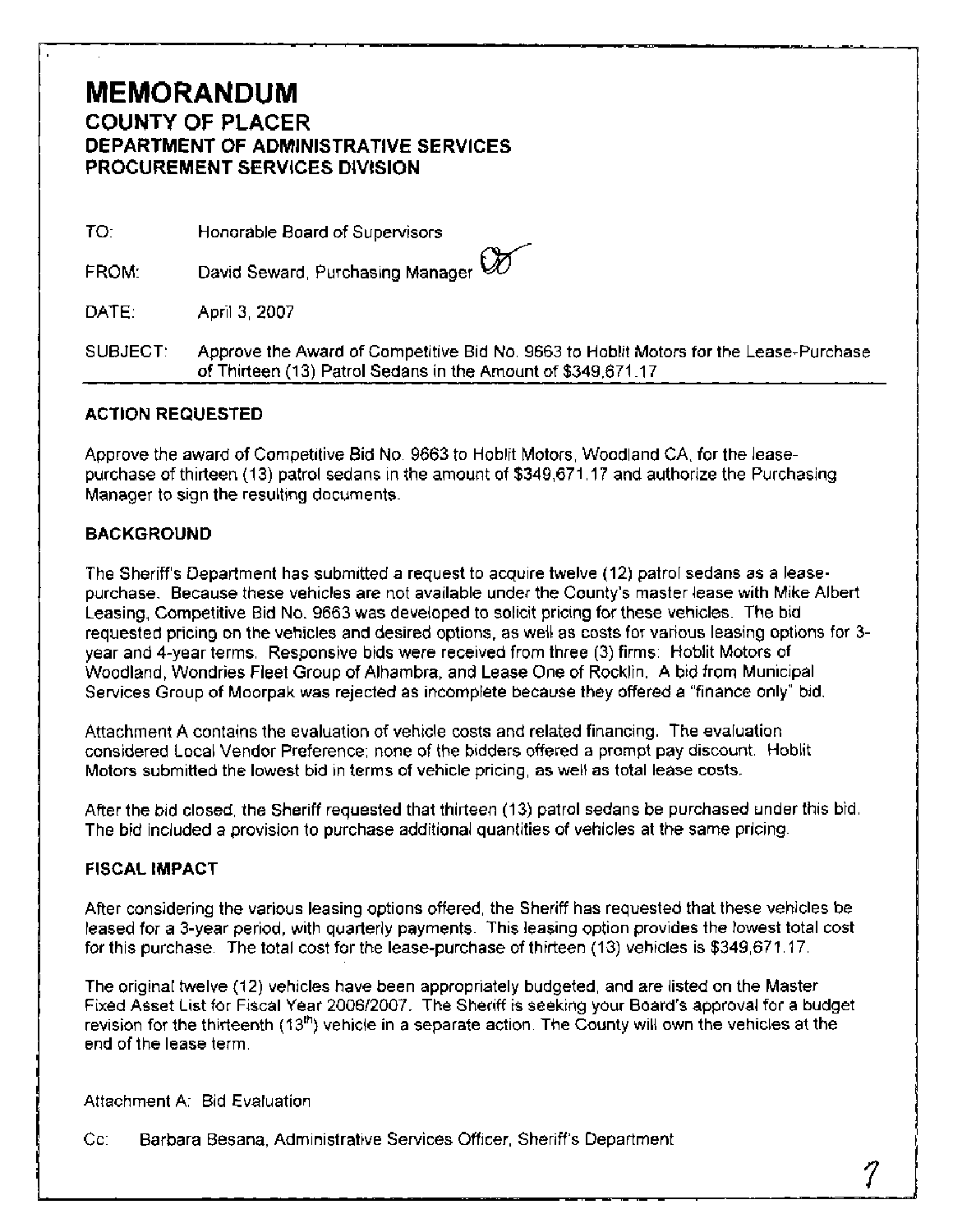

### **COUNTY OF PLACER, AUBURN, CA**

### **BID EVALUATION** & **AWARD RECOMMENDATION**

| Bid No.              | 9663                                                            |                                  | <b>Buyer Name:</b>           |                                         | April Pay            |                                  |              |
|----------------------|-----------------------------------------------------------------|----------------------------------|------------------------------|-----------------------------------------|----------------------|----------------------------------|--------------|
| Title:               | <b>Lease Patrol Sedans</b>                                      |                                  | Phone:                       |                                         | 530-889-4253         |                                  |              |
| Due Date:            | 2/20/07                                                         |                                  | <b>Estimated Award Date:</b> |                                         | 3/20/07              |                                  |              |
|                      | Name of Firm                                                    | <b>Hobilt Motors</b>             |                              | <b>Wondries Fleet Group</b>             |                      | Lease One                        |              |
|                      | City/State                                                      | Woodland, CA                     |                              | Alhambra, CA                            |                      | Rocklin, CA                      |              |
|                      | Telephone                                                       | 530-666-7931                     |                              | 626-457-5590                            |                      | 916-952-6308                     |              |
|                      | Fax Number                                                      | 530-666-7992                     |                              | 626-457-5593                            |                      | 916-624-3304                     |              |
|                      | FOB                                                             | Destination                      |                              | Destination                             |                      | Destination                      |              |
|                      | Delivery Time                                                   | 90 days                          |                              | 20-120 days (see Comments)              |                      | 8-10 weeks                       |              |
|                      | Order Cutoff Date:                                              | 3/14/2007                        |                              | 3/31/2007                               |                      | 3/21/2007                        |              |
|                      | LVP Centified? 117                                              | No                               |                              | <b>INo</b>                              |                      | Yes                              |              |
|                      | Invoice Terms <sup>121</sup>                                    | NrA - Lease Purchase Financing   |                              | N/A - Lease Purchase Financing          |                      | N/A - Lease Purchase Financing   |              |
|                      | Item Description                                                |                                  |                              |                                         |                      | $\blacksquare$                   |              |
| Lease Costs:         |                                                                 |                                  |                              |                                         |                      |                                  |              |
|                      | Total Amount Financed (total vehicle cost)                      |                                  | 331.211.82                   |                                         | 335.416.72           |                                  | 336,473.62   |
| <b>Interest Rate</b> |                                                                 |                                  | 5.40%                        |                                         | $5.10 - 5.15%$       |                                  | 5.49%        |
| Lease Rate Factor    |                                                                 |                                  | 0 068920                     |                                         | 02991 - 089321       |                                  | 0.090953     |
|                      |                                                                 |                                  |                              |                                         | 27.464.57            |                                  | 30.544.89    |
|                      | Three-Year Lease, Quarterly payments                            | Qtriy Payment<br>Total all Pymts | 26,897.67<br>322,773.39      | <b>Qtrly Payment</b><br>Total all Pymts | 329,574 06           | Otrly Payment<br>Total all Pymts | 366,538.68   |
|                      |                                                                 |                                  |                              |                                         |                      |                                  |              |
|                      |                                                                 | <b>Total Principal</b>           | 300,145.88                   | <b>Total Principal</b>                  | 307,481.72           | <b>Total Principal</b>           | 335.830.00   |
|                      |                                                                 | Total Interest                   | 22,627.51                    | Total Interest                          | 22.092.34            | Total Interest                   | 30,708 68    |
|                      |                                                                 |                                  | 322,773.39                   |                                         | 329,574.06           |                                  | 366,538.68   |
|                      | Three-Year Lease, Monthly payments                              | Monthly Pymt                     | 9,009 18                     | Monthly Pymt                            | 9.196.78             | Monthly Pymt                     | 10.151.30    |
|                      |                                                                 | Toal all Pymis                   | 324, 327.50                  | Total all Pymis                         | 331,083.15           | Total all Pymts                  | 365,446.60   |
|                      |                                                                 | <b>Tolal Principal</b>           | 300,145.88                   | <b>Total Principal</b>                  | 307,481.72           | <b>Total Principal</b>           | 335,830.00   |
|                      |                                                                 | <b>Total Interest</b>            | 24,181.62                    | Total Interest                          | 23,601.43            | <b>Total Interest</b>            | 29,616.60    |
|                      |                                                                 |                                  | 324, 327.50                  |                                         | 331.083.15           |                                  | 365.446.80   |
|                      | Four-Year Lease, Quarterly payments                             | Otriy Payment                    | 20,606.05                    | Otrly Payment                           | 21,097.24            | <b>Otrly Payment</b>             | 23,402.53    |
|                      |                                                                 | Total all Pymts                  | 330,974.26                   | Total all Pymts                         | 337.555.95           | Totat all Pymts                  | 374,440.48   |
|                      |                                                                 | Total Principal                  | 300,145.88                   | <b>Total Principal</b>                  | 307,481.72           | <b>Total Principal</b>           | 335,830.00   |
|                      |                                                                 | <b>Total Interest</b>            | 30.828.38                    | <b>Total Interest</b>                   | 30.074.23            | Total Interest                   | 38,610.48    |
|                      |                                                                 |                                  | 330,974.26                   |                                         | 337,555.95           |                                  | 374,440.48   |
|                      |                                                                 | Summary:                         |                              | Summary:                                |                      | Summary:                         |              |
|                      |                                                                 |                                  |                              |                                         |                      | 3-year, Otrly                    | 366,538.88   |
|                      |                                                                 |                                  |                              |                                         |                      | LVP                              | $-18.326.03$ |
|                      |                                                                 | 3-year, Otrly                    |                              | 322,773.39 3-year, Otrly                | 329.574.06 Ref Total |                                  | 348,211.75   |
| (1)                  | Local Vandor Preference is granted to those firms who file      |                                  |                              |                                         |                      | 3-year, Monthly                  | 365,446.80   |
|                      | an LVP Affidavit with the County prior to the close of the bid. |                                  |                              |                                         |                      | LVP                              | $-18,272.34$ |
|                      |                                                                 | 3-year, Monthly                  |                              | 324,327.50 3-year, Monthly              | 331.083.15 Ref Total |                                  | 347, 174.46  |
|                      |                                                                 |                                  |                              |                                         |                      | 4-year, Quly:                    | 374,440.48   |
|                      |                                                                 |                                  |                              |                                         |                      | LVP.                             | $-19.722.02$ |
|                      |                                                                 | 4-year, Qiriy.                   |                              | 330,974.26 4-year, Quly.                | 337,555 95 Ref Total |                                  | 355,718.46   |
|                      |                                                                 |                                  |                              |                                         |                      |                                  |              |

### **AMENDED CALCULATIONS TO INCLUDE A 13th VEHICLE:**

| lLease Costs:<br>Total Amount Financed (total vehicle cost)<br>Interesi Rate<br>lLease Raie Facior |                                                 | 358,812.81<br>540%<br>D 068920        |
|----------------------------------------------------------------------------------------------------|-------------------------------------------------|---------------------------------------|
| Three-Year Lease, Quarterly payments                                                               | Qiriy Payment<br>Total all Pymts                | 29,139,26<br>349,671,17               |
|                                                                                                    | <b>Total Principal</b><br><b>Total Interest</b> | 325,158 04<br>24.513.14<br>349,671.17 |

 $\hat{\mathbf{v}}$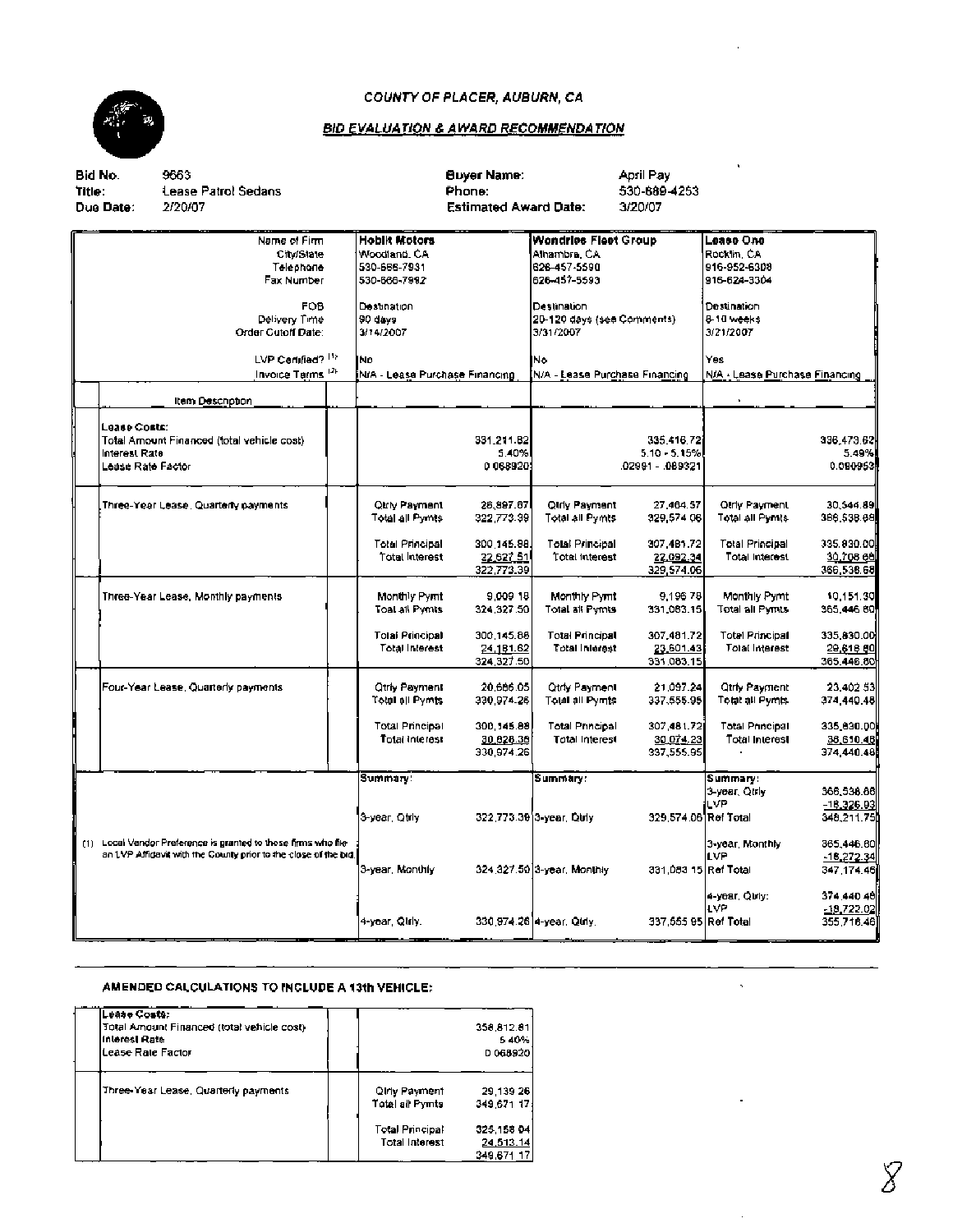

**Vehicle Pricing:**  Patrol Sedans

336,473.62<br>16,823.68  $105.00$ .co Extension 293,043.00 22,080.00 315,228.00  $\overline{a}$ 21,245.62  $$336,473.62$ N/A - Lease Purchase Financing Unit Price 1.75 24,420.25 1,840.00 916-952-6308 916-624-3304 Lease One Rocklin, CA 8-10 weeks Destination 3/21/2007 yes<br>≻ 530-889-4253 No<br>IVIA - Lease Purchase Financing pp 리 선명요 IS X X <u>이</u>야외 April Pay 626-457-5590<br>626-457-5593<br>Destination<br>20-120 days (see Comments)<br>3/31/2007 3/20/07 **BID EVALUATION** & **A WARD RECOMMENDATION Bid No.** 9663 **Buyer Name: April Pay Title: Lease Patrol Sedans**  P**Ps | Andreis | Andreis | Andreis | Andreis | Andreis | Andreis | Andreis | Andreis | Andreis | Andreis | Andr** COUNTY OF PLACER, AUBURN, CA<br><u>ALUATION & AN/ARD RECOMMEND,</u><br>Buyer Name:<br>Phone:<br>Estimated Award Date: **Estimated Award Date:** 3120107 E ভ়|∑ ভ়[জু|≳ ড় Greup <del>G</del> 105.00 279,432.00 31,416.00 Buyer Name: Woodland, CA  $\mathsf{B}\boxtimes\mathsf{B}\boxtimes\mathsf{C}$ 59 21 6 5년이 이렇게 ੋਂ ਤੋਂ ਵਿੱ  $\sim$   $\sim$   $\sim$ Phone:  $|\bar{u}| = |$ Destination 90 days 20-120 days (see Comments) اہ اطب 313 112007 1.75 **Hoblit Motors**<br>Woodland, CA 530-666-7931<br>530-666-7992<br>Destination  $\overline{c}$ No - Invoice Terms **(2)**   $\frac{1}{2}$   $\frac{1}{2}$   $\frac{1}{2}$   $\frac{1}{2}$   $\frac{1}{2}$   $\frac{1}{2}$  $\mathbb{R}$   $\Rightarrow$   $\mathbb{R}$   $\rightarrow$   $\mathbb{R}$   $\rightarrow$   $\mathbb{R}$ LVP Unit Price Extension  $\frac{9}{2}$ |State of Calif. Tire tax (\$1.75 per tire)<br>|Warranty upgrade, minimum 4 yrs/60,000 mi ( 12<br>|Marranty upgrade, minimum 4 yrs/60,000 mi ( 12<br>|Local Vendor Preference is granted to those firms who file<br>|an LVP Affidavit with Invoice Terms of less than 20 days cannot be considered.<br>Tire Tax and Warranty Upgrades are not subject to Sales Invoice Terms<sup>(2)</sup><br>
Vehicle Pricing:<br>
Patrol Sedans<br>
State of Calif. Tire tax (\$1.75 per tire) (3) | 6 23,286.00 279,286.00 279,286.00 279,286.00 279,286.00 279,286.00 279,286.00 279,286.00 279,286.00 279,286.00 2 23,856.00 286,272.00 State of Calif. Tire tax (\$1.75 per tire) **(3) 60**  Comments:  $\mathbb{R}^m$  warranty upgrade, minimum 4 yrs $\mathbb{R}^m$  (i.e.  $\mathbb{R}^m$  (i.e.  $\mathbb{R}^m$  (i.e.  $\mathbb{R}^m$ **12**   $\overline{e}$   $\overline{e}$   $\overline{e}$   $\overline{e}$   $\overline{e}$ 2,380.00 28,560.00  $\frac{3}{2}$   $\frac{5}{2}$   $\frac{8}{1}$   $\frac{1}{3}$   $\frac{1}{2}$  $\begin{bmatrix} \Box \ \end{bmatrix}$  and  $\begin{bmatrix} \Xi \ \end{bmatrix}$  $\frac{1}{2}$ ,  $\frac{1}{2}$ ,  $\frac{1}{2}$ ,  $\frac{1}{2}$ ,  $\frac{1}{2}$ ,  $\frac{1}{2}$ **(1)** Local Vendor Preference is granted to those firms who file and LVP and LVP and County prior to the county prior to the county prior to the county prior to the county of Freight 1985 – De Barbara († 1986)<br>Freight 1986 – De Barbara († 1986) Freight 225.00 e total 31, 1961, 1979, 1989, 1989, 1989, 1989, 1989, 1989, 1989, 1989, 1989, 1989, 1989, 1989, 1989, 1989, 19 , ऽ इ. हे जुड़ी ज **(2)** Invoice Terms of less than **20** days cannot be considered. LVP 0.00 LVP 0.00  $\alpha$  Tire Tax and Warranty Upgrades are not subject to  $S$ 2/20/07 Prompt Pay Disc 0.00 prompt Pay Disc 500.00 9663 **Ref. Price \$331,211.82 Ref. Price \$335,416.72**  Vehicles with charcoal interior are Patrol Sedans ie Stol i d Delivery time for Tan interior is 120 Tax Place <u>| Martin Alexander | 1 of 2002</u> Page 1 of 2002 Page 1 of 2002 Page 1 of 2003 Page 1 of 2003 Page 1 of 200

Bid Price